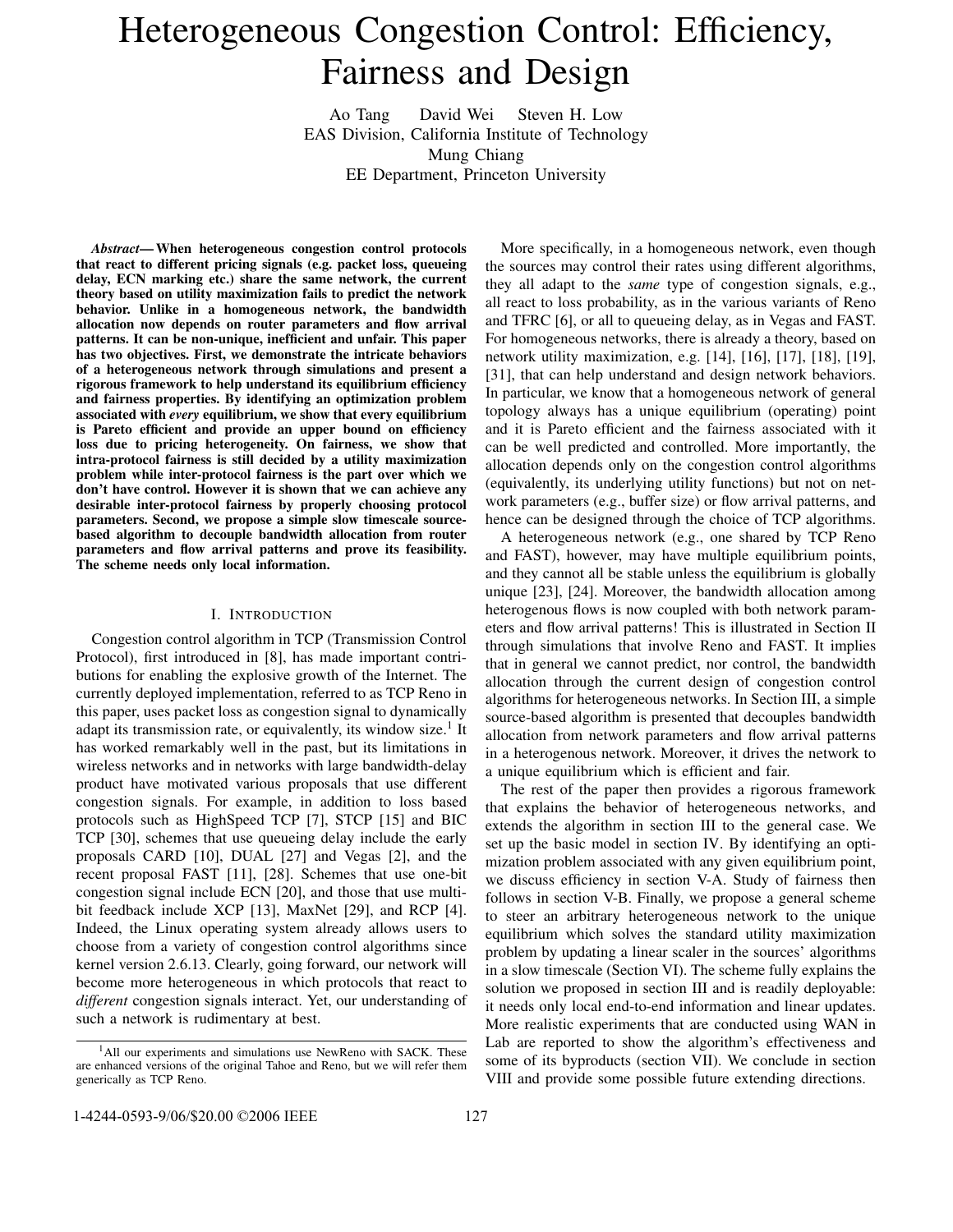## II. TWO EXAMPLES

In this section, we describe two examples to illustrate some bandwidth allocation problems in heterogenous networks. In the next section, we describe a simple algorithm that solves these problems. All simulations use TCP Reno, which uses packet loss as congestion signal, and FAST TCP, which uses queueing delay as congestion signal. Indeed, networks with both Reno and FAST provide an excellent arena to study problems on heterogeneous networks. Both the problems and the solution will be extended to general networks and protocols beyond Reno and FAST in the following sections IV-VI.

The first experiment (Example 1a) shows that when a Reno flow shares a single bottleneck link with a FAST flow, the relative bandwidth allocation depends critically on the link parameter (buffer size): the Reno flow achieves much higher bandwidth than FAST when the buffer size is large and much smaller bandwidth when it is small. This implies that one cannot control the fairness between Reno and FAST through just the design of end-to-end congestion control algorithms, since fairness is now linked to the network parameters, unlike the case of homogeneous networks.

The second experiment (Example 2a) shows that even on a (multi-link) network with fixed parameters, one cannot control the fairness between Reno and FAST because the relative allocation can change dramatically depending on which flow starts first!

# *A. Example 1a: dependence of bandwidth allocation on network buffer size*

FAST [28] is a high speed TCP variant that uses delay as its main control signal. Every 20ms, a FAST flow adjusts its congestion window  $W$  according to

$$
W \leftarrow \frac{baseRTT}{RTT}W + \alpha \tag{1}
$$

In equilibrium, each FAST flow i achieves a throughput  $x_i^* =$ in equinorium, each PAST flow  $i$  achieves a unoughput  $x_i = \frac{\alpha}{q_i^*}$ , where  $q_i^*$  is the equilibrium queueing delay observed by flow *i*. Hence,  $\alpha$  is the number of packets that each FAST flow maintains in the bottleneck links along its path.

In this example, one FAST flow and one Reno flow share a single bottleneck link with capacity of 8.3 pkts per ms (equivalent to 100Mbps with typical packet size) and round trip propagation delay 50ms. The topology is shown in Figure 1. The FAST flow fixes its  $\alpha$  parameter at 50 packets.



Fig. 1. Single link example.

In all of the ns-2 simulations in this paper, heavy-tail noise traffic is introduced in each link with an average rate of 10% of the link capacity.2 Figure 2 shows the result with a bottleneck buffer size  $B = 400$  packets. In this case, FAST gets an average of 2.1 pkts per ms while Reno gets 5.4 pkts per ms. Figure 3 shows the result with  $B = 80$  packets. Since the bottleneck buffer size is smaller, the average queue is also smaller. Therefore FAST gets a higher throughput of 3.4 pkts per ms and Reno gets a much lower throughput of 0.6 pkt per ms. In this case, the loss rate is fairly high and the aggregate throughput is much lower (53.6 percent utilization) than the bottleneck capacity due to many timeout events.

In summary, bandwidth sharing between Reno and FAST depends on network parameters in a heterogeneous network, contrary to the case of homogeneous network. This is undesirable since the bandwidth allocation among all competing flows in a network should depend only on their valuation of bandwidth (utility functions) but not on network parameters. In the next section, we propose a simple source-based solution to achieve this.



Fig. 2. FAST vs. Reno with a buffer size of 400 pkts.



Fig. 3. FAST vs. Reno with a buffer size of 80 pkts.

# *B. Example 2a: dependence of bandwidth allocation on flow arrival pattern*

The topology of this example is shown in Figure 4. We use RED algorithm [5] and packet marking instead of dropping. The marking probability  $p(b)$  of RED is a function of queue length b:

$$
p(b) = \begin{cases} 0 & b \leq \underline{b} \\ \frac{1}{K} \frac{b - \underline{b}}{\overline{b} - \underline{b}} & \underline{b} \leq \overline{b} \\ \frac{1}{K} & b \geq \overline{b} \end{cases}
$$
 (2)

<sup>&</sup>lt;sup>2</sup>We always present one sample figure on the left and the summary figure on the right. The sample figure shows the rate trajectory in one simulation run. The rate value is measured every 2 seconds. The summary figure presents the rate trajectory averaged over 20 simulation runs with different random seeds. Each point in the summary figure represents the average throughput over a period of one minute. The error bars are also shown in the figure.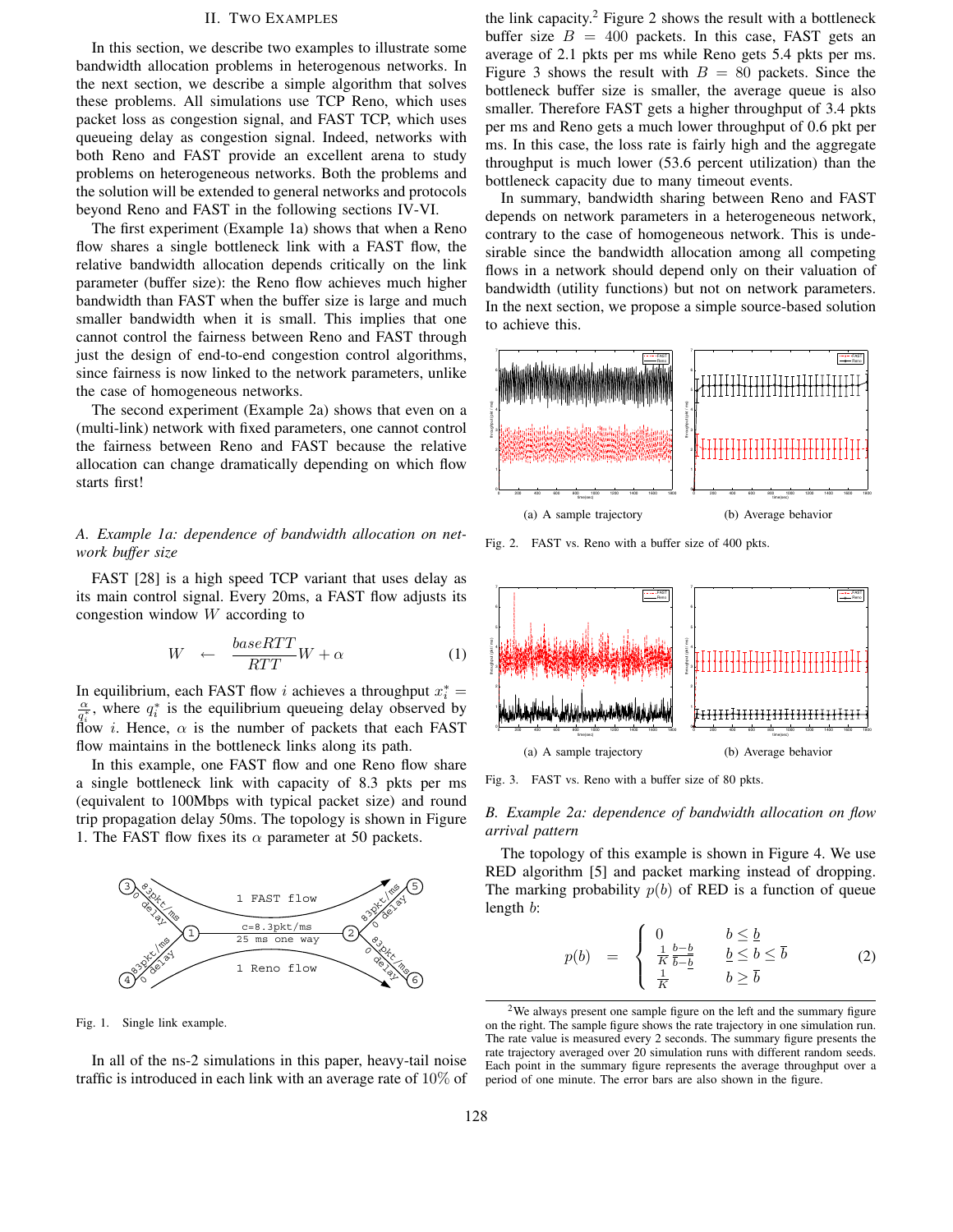where  $\underline{b}$ ,  $\overline{b}$  and K are RED parameters. Links 1-2 and 3-4 are both configured with 9.1pkts per ms capacity (equivalent to 111 Mbps), 30 ms one-way propagation delay, and a buffer of 1500 packets. Their RED parameters are  $(\underline{b}, b, K) = (300,$ 1500, 10000). Link 2-3 has a capacity of 13.8 pkts per ms (166 Mbps) with 30 ms one-way propagation delay and a buffer size of 1500 packets. Its RED parameters are set to (0, 1500, 10).

There are eight Reno flows on path 1-2-3-4, utilizing all three links, with one-way propagation delay of 90 ms. There are two FAST flows on each of paths 1-2-3 and 2-3-4. Both of them have one-way propagation delay of 60 ms. All FAST flows use a common  $\alpha = 50$  packets.



Fig. 4. Multiple equilibria scenario.

Two sets of simulations have been carried out with different starting times for Reno and FAST flows. The intuition is that if FAST flows start first, link 2-3 will be saturated and links 1-2 and 3-4 will not. Since the RED dropping slope of link 2-3 is steep, when Reno flows join, they will experience so many losses that links 1-2 and 3-4 will remain unsaturated. If Reno flows start first, on the other hand, links 1-2 and 3- 4 are saturated while link 2-3 is not because link 2-3 has a higher capacity. Since the RED dropping slopes of link 1- 2 and 3-4 are not steep, they can generate enough queueing delay to squeeze FAST flows when they join and keep link 2-3 unsaturated. In the simulations, one set of flows (Reno or FAST) starts at time zero, and the other set of flows starts at the 100th second. We present the throughput achieved by one of the FAST flows and one of the Reno flows (Figures 5 and 6). Each point in the summary figures represents the average rate over 5 minutes.



Fig. 5. Bandwidth shares of Reno and FAST when FAST starts first.

Since the difference of rate allocations in these two figures is far greater than the standard deviation, it is clear that the network has reached very different equilibria depending on which flows start first. In short, bandwidth sharing in heterogeneous networks depends on which type of TCP starts first and becomes not predictable. This is also undesirable.



Fig. 6. Bandwidth shares of Reno and FAST when Reno starts first.

#### **Algorithm 1**  $\alpha$  adaptation algorithm

1) Every 
$$
\alpha
$$
 update interval (2 minutes by default), calculate:

$$
\alpha^* = \frac{q}{lw}
$$

q and l are average queueing delay and average packet loss rate over the interval, w is a parameter. Then

$$
\alpha = \begin{cases} \min\left\{ (1+\delta)\alpha, \alpha^* \right\} & \text{if } \alpha < \alpha^* \\ \max\left\{ (1-\delta)\alpha, \alpha^* \right\} & \text{if } \alpha > \alpha^* \end{cases}
$$

 $\delta$  is 0.1 by default.

2) Every window update interval (20ms by default), run FAST algorithm (1).

## III. ONE SOLUTION

We now propose a simple source-based algorithm (Algorithm 1) for FAST flows to solve the problems on unfairness and unpredictable parameter sensitivity illustrated by the examples in the previous section. Complete development of the algorithm, together with the theoretical foundation and simulation verifications of the solution for general cases, which are beyond networks with just Reno and FAST, form the rest of the paper after this section. The solution tries to achieve a unique equilibrium that efficiently and fairly utilizes the bandwidth. The allocation is independent of router setting. The solution only uses end-to-end local information that is available to each flow and only requires simple parameter updates, such as the linear parameter  $\alpha$  in FAST.

This  $\alpha$  adaptation algorithm, Algorithm 1, fine-tunes the value of  $\alpha$  according to the signals of queue delay and loss in a large time scale (several RTTs). The basic idea of the solution is that FAST should adjust its aggressiveness  $(\alpha)$  to the proper level by looking at the ratio of end-to-end queueing delay and end-to-end loss. In other words, FAST also reacts to loss in a slow timescale.

# *A. Example 1b: independence of bandwidth allocation on buffer size*

We repeat the simulations in Example 1a with Algorithm 1, w is set to be  $125s^3$ . Figure 7, Figure 8, Figure 9 and Figure 10 should be compared with Figure 2, Figure 3, Figure 5 and Figure 6 correspondingly.

With Algorithm 1, FAST achieves 3.4 pkts per ms with buffer size of 400 and 3.2 pkts per ms with buffer size of

 $3w$  determines the equilibrium bandwidth share. Formally, it is stated in  $(23)-(24)$ . Here w is chosen so that Reno and FAST get equal rates.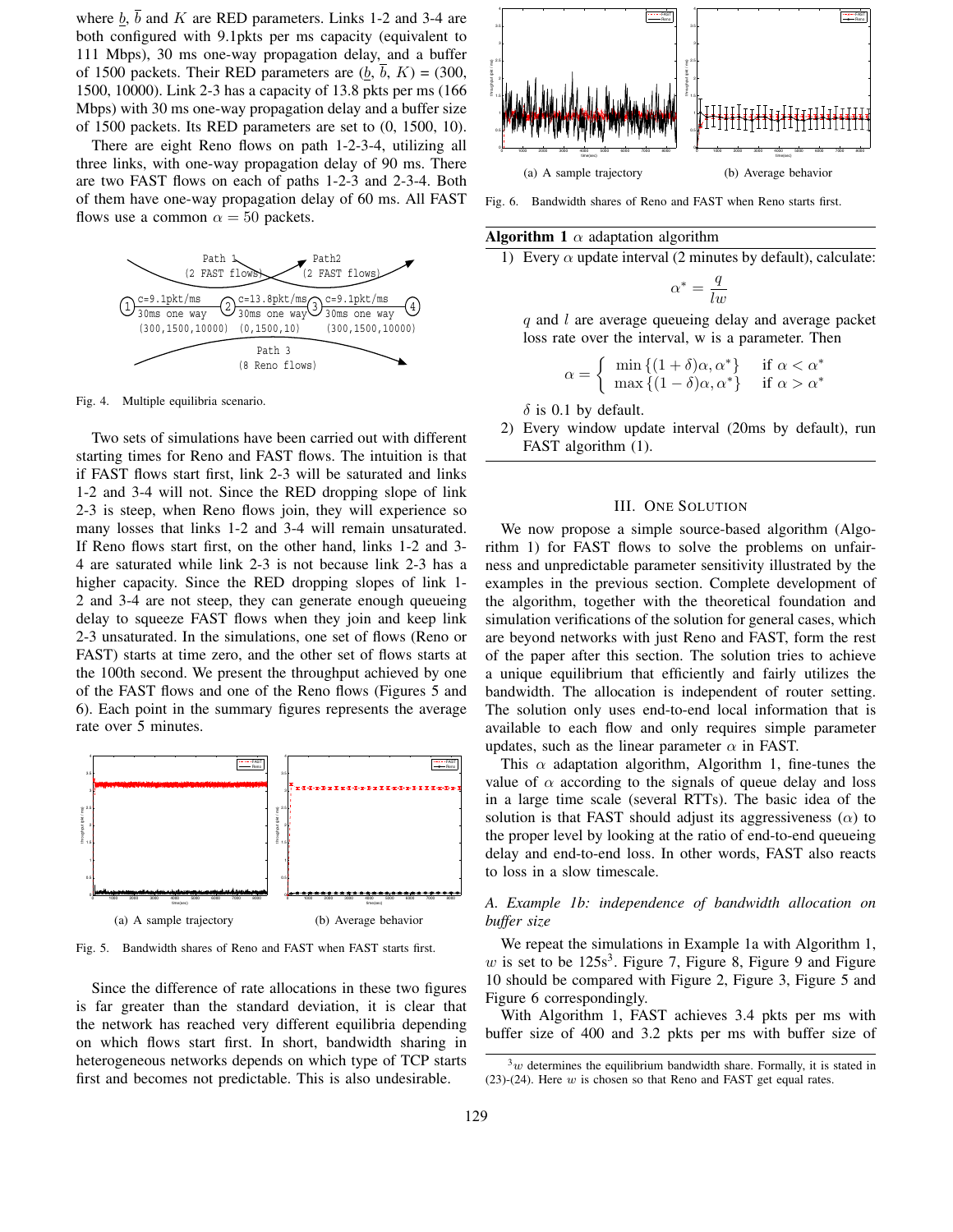80, while Reno gets 4.2 pkts per ms and 4.1 pkts per ms, respectively. The fairness is greatly improved and essentially independent of buffer size now, which we summarize in table I by listing the ratio of bandwidth that Reno gets to what FAST gets in different scenarios. We also note that the utilization of the link for  $B = 80$  case increases dramatically from 53.6 percent to 97.7 percent. This point will be further discussed in Experiment 3 in section VII.

|                     | $B = 400$       | $B=80$         |
|---------------------|-----------------|----------------|
| Without Algorithm 1 | $5.4/2.1=2.6$   | $0.6/3.4=0.18$ |
| With Algorithm 1    | $4.2/3.1 = 1.4$ | $4.1/3.2=1.3$  |

TABLE I RATIO OF RENO'S RATE AND FAST'S RATE



Fig. 7. FAST vs. Reno, with buffer size of 400 pkts.



Fig. 8. FAST vs. Reno, with buffer size of 80 pkts.

# *B. Example 2b: independence of bandwidth allocation on flow arrival pattern*

We repeat the simulations in Example 2a with Algorithm 1,  $w$  is set to be 1820s. Figure 9 and Figure 10 show the effect of  $\alpha$  adaptation in the multiple-bottleneck case that we introduced in Example 2. As we will prove in Theorem 6, there is always a unique equilibrium if we adapt  $\alpha$  according to Algorithm 1. In this particular case, this single equilibrium is around the point where each Reno flow gets a throughput of 0.6 pkts per ms and each FAST flow gets 1.5 pkts per ms. At this single equilibrium, link 1 and link 3 are the bottleneck links. In Figure 9, FAST flows start on time zero and link 2 becomes the bottleneck. When Reno flows join on the 100th second, the ratio of queue delay to loss at link 2 is much higher than the target value. The FAST flows hence reduce their  $\alpha$  values gradually and the set of bottleneck links switches from link 2 to link 1 and 3 around the 2000th second. After that, FAST flows and Reno flows converge to the unique equilibrium.



Fig. 9. FAST starts first.



Fig. 10. Reno starts first.

So far, we have used TCP Reno and FAST to show the problems of networks using both loss and delay as congestion measures. A solution is also proposed and validated by simulations. The remainder of the paper will be devoted to studying this topic in a general setting beyond networks with just Reno and FAST, and showing the intuition and correctness of this solution, which also involves developing understanding of important properties of heterogeneous congestion control, including efficiency and fairness.

#### IV. MODEL

# *A. Notations and Assumptions*

Consider a network consisting of a set of L links, indexed by  $l = 1, \ldots, L$ , with fixed finite capacities  $c_l$ . We sometimes abuse notation and use  $L$  to denote both the number of links and the set  $L = \{1, \ldots, L\}$  of links. Each link has a price  $p_l$  as its congestion measure. There are  $J$  different congestion control protocols indexed by superscript j, and  $N<sup>j</sup>$  sources using protocol j, indexed by  $(j, i)$  where  $j = 1, \ldots, J$  and  $i = 1, \ldots, N<sup>j</sup>$ . The set of links used by source  $(j, i)$  is denoted by  $L(j, i)$ , and the total number of sources by  $N := \sum_j N^j$ .<br>The  $I \times N^j$  routing matrix  $P^j$  for tupe *i* sources is defined

The  $L \times N^j$  routing matrix  $R^j$  for type j sources is defined by  $R_{li}^{j} = 1$  if source  $(j, i)$  uses link l, and 0 otherwise. The overall routing matrix is denoted by overall routing matrix is denoted by

$$
R = \left[ \begin{array}{cccc} R^1 & R^2 & \cdots & R^J \end{array} \right]
$$

Even though different classes of sources react to different prices, e.g. Reno to packet loss probability and Vegas/FAST to queueing delay, the prices are related. We model this relationship through a price mapping function that maps a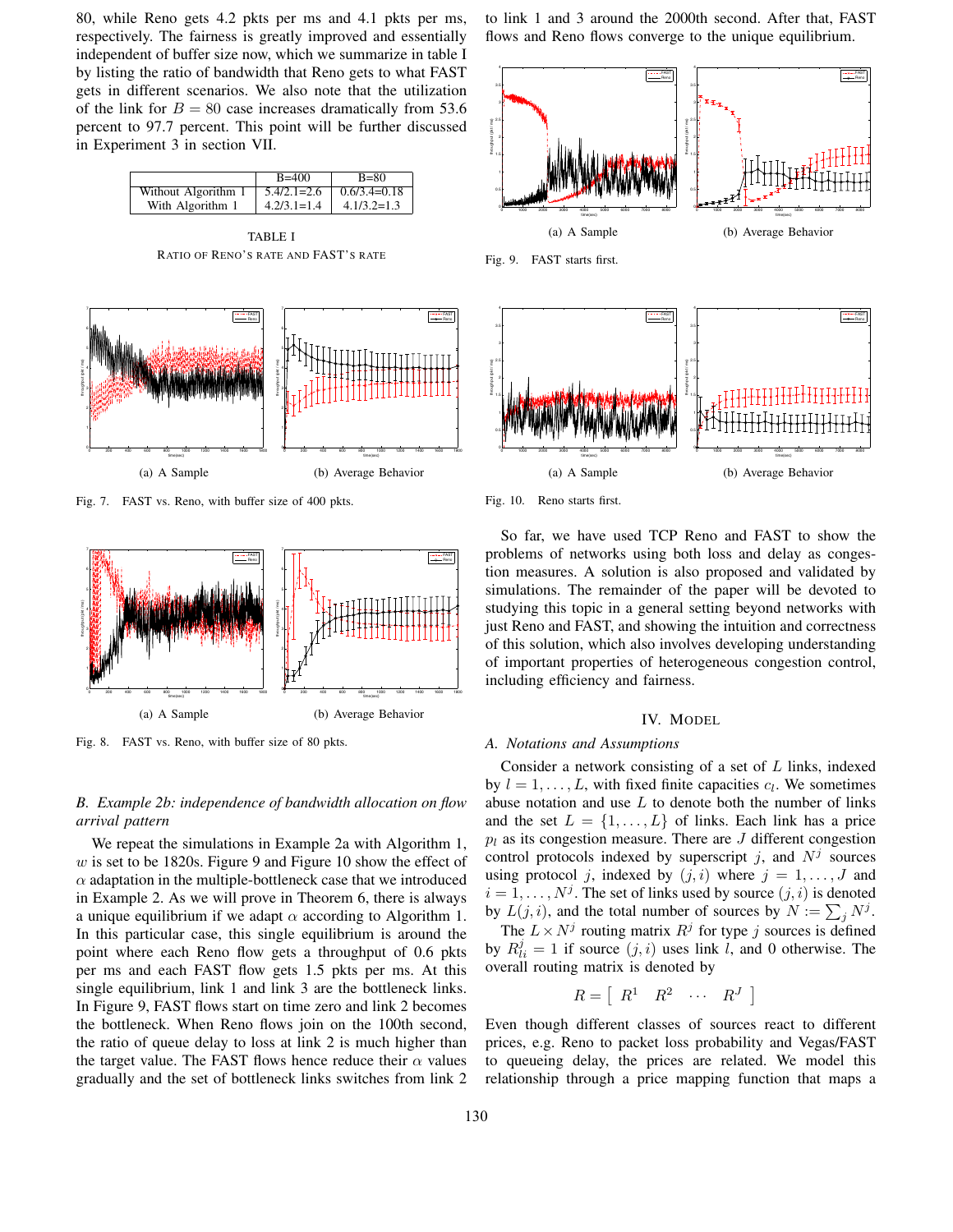common "intrinsic" price (e.g. queue length) at a link to different prices (e.g. loss probability and queueing delay) observed by different sources. Formally, every link l has a price  $p_l$ . A type j source reacts to the "effective price"  $m_l^j(p_l)$ <br>in its path, where  $m_l^j$  is a price mapping function, which can in its path, where  $m_l^j$  is a price mapping function, which can depend on both the link and the protocol type. The exact form of  $m_l^j$  depends on the AQM algorithm used at the link; see (2) for links with RED.<sup>4</sup> Let  $m^j(p) = (m^j_l(p_l), l = 1, \ldots, L)$ <br>and  $m(n) = (m^j(n), i - 1, \ldots, L)$  The aggregate prices for and  $m(p)=(m^j(p_l), j=1,\ldots J)$ . The aggregate prices for source  $(j, i)$  is defined as

$$
q_i^j = \sum_l R_{li}^j m_l^j(p_l) \tag{3}
$$

Let  $q^j = (q_i^j, i = 1, ..., N^j)$  and  $q = (q^j, j = 1, ..., J)$ <br>be vectors of correcte prices. Then  $q^j = (Di)^T \varpi^{j}(\infty)$  and be vectors of aggregate prices. Then  $q^j = (R^j)^T m^j(p)$  and  $q = R^T m(p)$  $q = R^T m(p).$ 

Let  $x^j$  be a vector with the rate  $x_i^j$  of source  $(j, i)$  as its ith entry, and x be the vector of  $x<sup>j</sup>$ 

$$
x = [(x^1)^T, (x^2)^T, \dots, (x^J)^T]^T
$$

Source  $(j, i)$  has a utility function<sup>5</sup>  $U_i^j(x_i^j)$  that is strictly con-<br>cave increasing in its rate  $x^j$ , Let  $U = (U_i^j, i = 1, \dots, N_i^j, i =$ cave increasing in its rate  $x_i^j$ . Let  $U = (U_i^j, i = 1, \dots, N^j, j = 1, \dots, N^j)$  $1,\ldots,J$ ).

With the above notation, we refer to  $(c, m, R, U)$  as a *network*, where (in general)  $z$  denotes the (column) vector  $z = (z_k, \forall k)$ . The following basic assumptions are adopted, as in [23], [25] that studied the existence and uniqueness of equilibrium for heterogeneous protocols.

- A1: Utility functions  $U_i^j$  are strictly concave increasing, and twice continuously differentiable in their domains. Price mapping functions  $m_l^j$  are continuously differentiable and strictly increasing with  $m_l^j(0) = 0$ .<br>For any  $\epsilon > 0$ , there exists a number m
- A2: For any  $\epsilon > 0$ , there exists a number  $p_{\text{max}}$  such that if  $p_l > p_{\text{max}}$  for link l, then

$$
x_i^j(p) < \epsilon \text{ for all } (j, i) \text{ with } R_{li}^j = 1
$$

## *B. Network Model*

We consider the "dual algorithm" [17] where sources select transmission rates that maximize their utility minus bandwidth cost, and network links adjust bandwidth prices according to the utilization of the links:

$$
x_i^j\left(q_i^j\right) = \left[\left(U_i^j\right)^{\prime-1}\left(q_i^j\right)\right]^+
$$
  
\n
$$
\dot{p}_l(t) = y_l(p(t)) - c_l =: f_l(p(t))
$$
\n(4)

Under the assumptions in this paper, 
$$
(U_i^j)^{\prime -1} (q_i^j) > 0
$$
 for all the prices *p* that we consider, and hence we can ignore the projection  $[\cdot]^+$  and assume, without loss of generality, that

$$
x_i^j\left(q_i^j\right) = \left(U_i^j\right)^{\prime-1}\left(q_i^j\right) \tag{5}
$$

<sup>4</sup>One can also take the price  $p_l^j$  used by one of the protocols, e.g. queueing delay, as the common price  $p_l$ . In this case the corresponding price mapping function is the identity function,  $m_l^j(p_l) = p_l$ .

<sup>5</sup>Almost all TCP variants people have proposed or deployed can be shown to implicitly maximize some strictly concave increasing utility functions [18]. One can also start from a given utility function (e.g. from application layer) and derive protocols. Here we take this view and use utility function to represent the exact form of congestion protocol.

(5) is nothing but the responsive function of TCP which determines source average sending rate based on its observed end-to-end congestion signal.

As usual, we use  $x^j(q^j) = \left(x_i^j(q_i^j), i = 1, ..., N^j\right)$  and  $x(q) = (x^j (q^j), j = 1, ..., J)$  to denote the vector-valued<br>functions composed of  $x^j$ . Since  $q = P^T x(n)$ , we often abuse functions composed of  $x_i^j$ . Since  $q = R^T m(p)$ , we often abuse<br>notation and write  $x^j(p), x^j(p), x(p)$ . Define the aggregate notation and write  $x_i^j(p), x^j(p), x(p)$ . Define the aggregate<br>source rates  $y(n) = (y_0(n), I - 1, I)$  at links l as: source rates  $y(p) = (y_l(p), l = 1, \ldots, L)$  at links l as:

$$
y^{j}(p) = R^{j}x^{j}(p), \t y(p) = Rx(p)
$$
 (6)

In equilibrium, the aggregate rate at each link is no more than the link capacity, and they are equal if the link price is strictly positive. Formally, we call p an *equilibrium price* (or a *network equilibrium* or an *equilibrium*) if it satisfies (from (3), (5), (6))

$$
P(y(p) - c) = 0, \quad y(p) \le c, \quad p \ge 0 \tag{7}
$$

where  $P := diag(p_l)$  is a diagonal matrix.

When all sources react to the same price, then the equilibrium described by  $(3)$ ,  $(5)-(7)$  is the unique solution of the following utility maximization problem defined in [14] and its Lagrange dual [17]:

$$
\max_{x \ge 0} \qquad \sum_i U_i(x_i) \tag{8}
$$

$$
subject to \t Rx \leq c \t(9)
$$

where we have omitted the superscript  $j = 1$ . The strict concavity of  $U_i$  guarantees the existence and uniqueness of the optimal solution of  $(8)$ – $(9)$ .

For heterogeneous case, the utility maximization problem no long underlies the equilibrium described by (3), (5)- (7). The current theory cannot be directly applied and great difficulties arise when exploring even the basic questions such as uniqueness of equilibrium [23], [25].

# V. ANALYSIS OF EFFICIENCY AND FAIRNESS

#### *A. Efficiency*

In this subsection, efficiency of equilibrium of networks with heterogeneous protocols is explored. We first make the following key observation, which not only leads to the remaining results of this subsection, but also is the starting point of our algorithm design in section VI.

**Theorem 1.** *Given an equilibrium* p∗*, there exists a positive vector*  $\gamma$ *, such that the equilibrium rate vector*  $x^*(p)$  *is the unique solution of following problem:*

$$
\max_{x \ge 0} \qquad \sum_{i,j} \gamma_i^j U_i^j(x_i^j) \tag{10}
$$

$$
subject\ to\qquad Rx \leq c \tag{11}
$$

**Proof.** The KKT (Karush-Kuhn-Tucker) optimality conditions for (10), (11) are:

$$
\gamma_i^j \left( U_i^j \right)' (x_i^j) = \sum_l R_{il}^j p_l \quad \text{for all } (i, j) \qquad (12)
$$

$$
p^T(Rx - c) = 0 \tag{13}
$$

$$
Rx - c \leq 0 \tag{14}
$$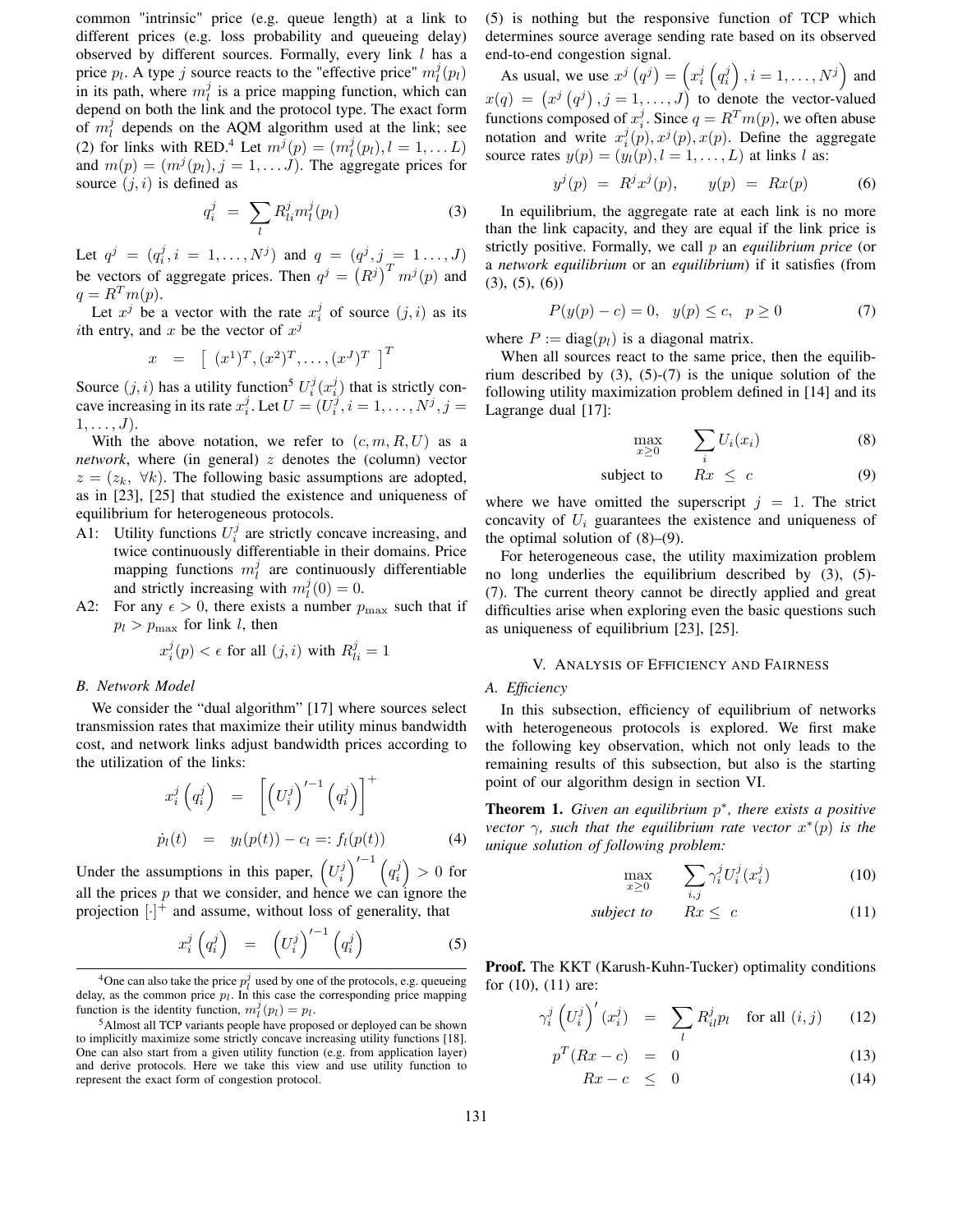where the  $(x, p)$  are the primal-dual variables. We now claim these conditions are satisfied with equilibrium rates and prices  $(x^*, p^*)$  by choosing

$$
\gamma_i^j = \frac{\sum_l R_{il}^j p_l^*}{\sum_l R_{il}^j m_l^j (p_l^*)}
$$
\nTo see this, note (13) and (14) are conditions for equilibrium.

After substituting (15) into (12), we have

$$
\left(U_i^j\right)'(x_i^{j*}) = \sum_l R_{il}^j m_l^j(p_l^*)
$$
\n(16)

That is consistent with equations (3) and (5) that are used to define equilibrium. П

Theorem 1 gives an underlying convex optimization problem that an equilibrium solves, which is amenable to distributed solutions as we will see in section VI. However, it is important to note that this optimization problem itself depends on equilibrium. Hence it cannot be used to find equilibrium directly, nor does it guarantee existence and uniqueness as in the single-protocol case [23], [25].

As stated by the celebrated first fundamental theorem of welfare economics, any competitive equilibrium is Pareto efficient. That explains the most basic reason that congestion signals are used to regulate source rates and hence realize bandwidth allocation. We know the unique equilibrium is Pareto efficient when there is a single price. Now we can also show that the same holds for networks with heterogeneous protocols as a direct corollary of Theorem 1:

# **Corollary 2.** *All equilibrium points are Pareto efficient.*

Pareto efficiency can be viewed as a qualitative requirement for an efficient allocation. However, it does not give a quantitative description. Instead, aggregate utility (social welfare) is the standard criterion for efficiency. As shown in (8)-(9), for homogeneous cases, the unique equilibrium achieves the maximum aggregate utility. For heterogeneous protocol cases, we now study efficiency loss by lower-bounding the ratio of the achieved aggregate utility to its maximum.

**Theorem 3.** *Assume all utility functions are nonnegative, i.e.,*  $U(x) \geq 0$ *. Suppose the optimal aggregate utility is*  $U^*$  *and*  $\hat{U}$  *is the achieved aggregate utility at an equilibrium (* $\hat{x}$ *) of a network with heterogeneous protocols. Then*

$$
\frac{\hat{U}}{U^*} \ge \frac{\gamma}{\overline{\gamma}}\tag{17}
$$

where  $\underline{\gamma}$  and  $\overline{\gamma}$  are the lower and upper bounds of  $\gamma_i^{j6}$ , i.e.,  $\underline{\gamma} \leq \gamma_i^j \leq \overline{\gamma}.$ 

**Proof.** Assume  $\hat{x}$  is one of the solutions of Theorem 1, then<br>  $\max \sum \gamma^j U^j(x^j) = \sum \gamma^j U^j(\hat{x}^j) \leq \overline{\gamma}\hat{U}$  (18)

$$
\max_{x} \sum_{i,j} \gamma_i^j U_i^j(x_i^j) = \sum_{i,j} \gamma_i^j U_i^j(\hat{x}_i^j) \le \overline{\gamma}\hat{U} \tag{18}
$$

On the other hand,

$$
\max_{x} \sum_{i,j} \gamma_i^j U_i^j(x_i^j) \ge \underline{\gamma} \max_{x} \sum_{i,j} U_i^j(x_i^j) = \underline{\gamma} U^* \tag{19}
$$

Combining the two equalities above, we get

$$
\frac{\hat{U}}{U^*} \ge \frac{\gamma}{\overline{\gamma}}
$$

It has been well known for long time that price can serve as the "invisible hand" to coordinate competing users and realize optimal resource allocation. That however requires two basic assumptions. The first assumption is that users are all price takers. If instead they are noncooperative game players, there will be efficiency loss. Such "price of anarchy" was recently bounded from above for both routing [21] and congestion control [12]. The second assumption is the homogeneity of price that all users see, which does not hold in networks with more than one type of congestion control protocols. Our result above quantifies the "price of heterogeneity".

# *B. Fairness*

In this subsection, we study fairness in networks shared by heterogeneous congestion control protocols. Two questions we address are: how the flows within each protocol share among themselves (intra-protocol fairness) and how these protocols share bandwidth in equilibrium (inter-protocol fairness). The results here generalize corresponding theorems in [24].

*1) Intra-protocol fairness:* As indicated by (8)–(9), when the network is shared only by flows using the same congestion signal, the equilibrium flow rates are the unique optimal solution of the utility maximization problem. In other words, the utility functions describe how the flows share bandwidth among themselves. When flows using different congestion signals share the same network, it turns out that this feature is still preserved "locally" within each protocol, as we now show.

**Theorem 4.** *Given an equilibrium*  $(\hat{x}, \hat{p}) \geq 0$ *, let*  $\hat{c}^j := R^j \hat{x}^j$ *be the total bandwidth consumed by flows using protocol* j *at each link. The corresponding flow rates*  $\hat{x}^j$  *are the unique solution of:*

$$
\max_{x^j \ge 0} \sum_{i=1}^{N^f} U_i^j(x_i^j) \qquad \text{subject to} \ \ R^j x^j \le \hat{c}^j \tag{20}
$$

**Proof**: Since  $(\hat{x}^j, \hat{p}^j) \ge 0$  is an equilibrium, from (3) to (7), we have

$$
\left(U_i^j\right)' \left(\hat{x}_i^j\right) \quad = \quad \sum_l R_{li}^j \hat{p}_l^j \quad \text{for} \quad i = 1, ..., N^f
$$

This, together with (from the definition of  $\hat{c}^j$ )

$$
\sum_{i} R_{li}^{j} \hat{x}_{i}^{j} \leq \hat{c}_{l}^{j}, \qquad \hat{p}_{l}^{j} \left( \sum_{i} R_{li}^{j} \hat{x}_{i}^{j} - \hat{c}_{l}^{j} \right) = 0, \qquad \forall l
$$

forms the necessary and sufficient condition for  $\hat{x}^j$  and  $\hat{p}^j$  to be optimal for (20) and its dual respectively. be optimal for (20) and its dual respectively.

Note that in Theorem 4, the "effective capacities"  $\hat{c}^j$ 's are not preassigned. They are the outcome of competition among flows using different congestion prices and are related to interprotocol fairness, which we now discuss.

<sup>&</sup>lt;sup>6</sup>Both  $\gamma$  and  $\overline{\gamma}$  can be bounded using  $m_l^j$ . For example, for a network with both  $\log s$  based and delay based protocols and assuming RED is used, the slopes of RED at different links can provide information on  $m_l^j$  and therefore  $\underline{\gamma}$  and  $\overline{\gamma}.$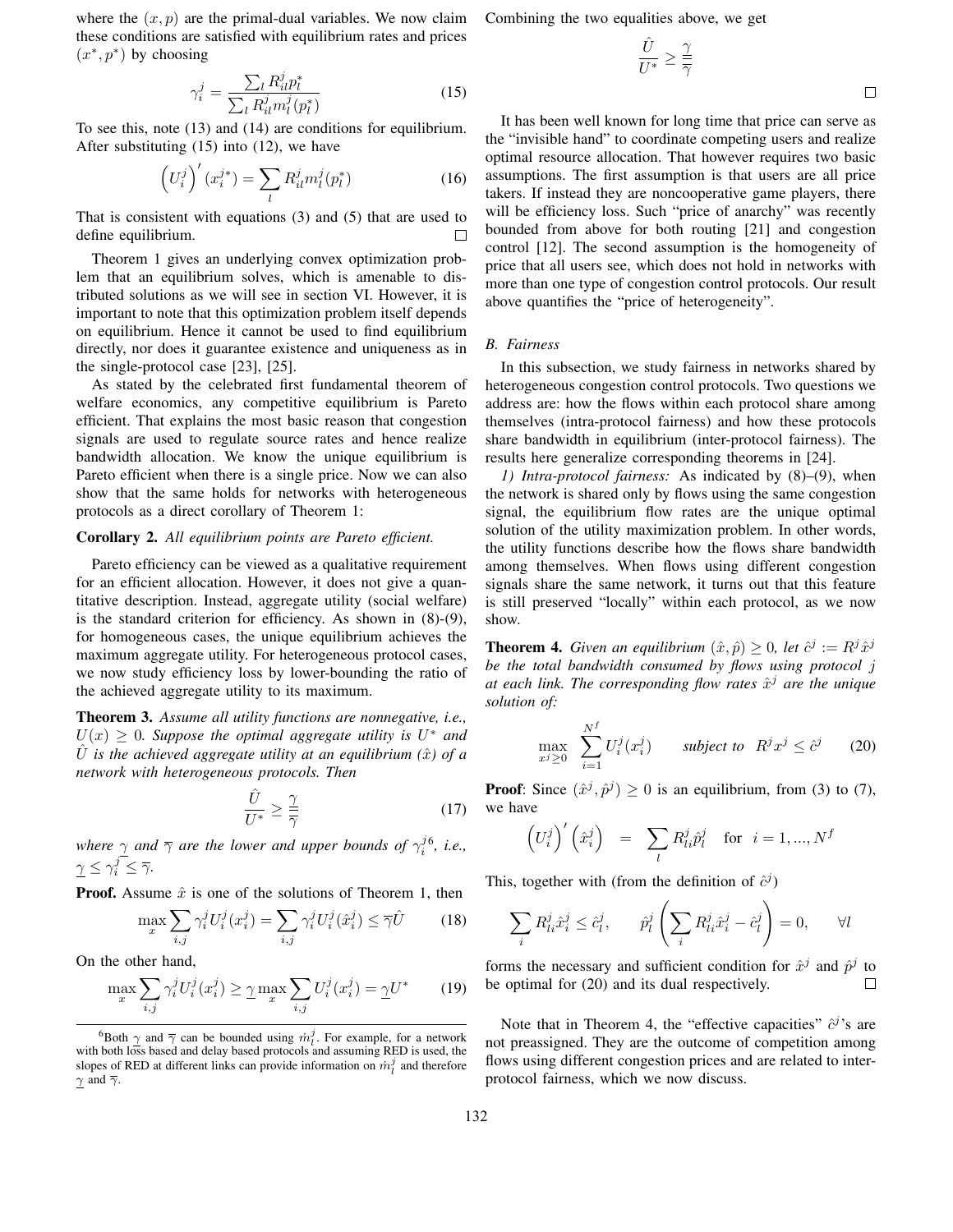*2) Inter-protocol fairness:* Even though flows using different congestion signals individually solve a utility maximization problem to determine their intra-protocol fairness, they in general do not jointly solve any predefined convex utility maximization problem. This makes the study of inter-protocol fairness hard. Here we provide a feasibility result, which says any reasonable inter-protocol fairness is achievable by linearly scaling congestion control algorithms.

Assume flow  $(j,i)$  has a parameter  $\mu_i^j$  with which it chooses its rate in the following way:

$$
x_i^j\left(q_i^j\right) = \left(U_i^j\right)^{\prime -1} \left(\frac{1}{\mu_i^j} q_i^j\right) \tag{21}
$$

For example, if we consider FAST's utility function  $\alpha \log(x)$ , then the  $\alpha$  parameter in the protocol can be viewed as  $\mu$ here. Our main result in this subsection says for a network with J protocols, if  $J - 1$  protocols have their linear scaler vectors  $\mu^{j}$ , then there exists a  $\mu$  vector such that one of the resulting equilibria with that  $\mu$  can achieve any predefined bandwidth partition. Before we get to the theorem itself, we first characterize the feasible set of predefined bandwidth allocation.

Assume that except for  $j = J$ , flow  $(i, j)$  has parameter  $\mu_i^j$ . Or equivalently, we can define  $\mu_i^J = 1$ . The equilibrium<br>rates  $x^j$  clearly depend on parameter  $\mu$ . For  $i = 1, 2, \dots, J-1$ rates  $x^j$  clearly depend on parameter  $\mu$ . For  $j = 1, 2, \dots J - 1$ , let  $\bar{x}^j(\mu)$  be the unique rate vector of flows using protocol j if there were no other protocols in the network. Let  $x^{j}(\mu)$ be the unique rates of type  $j$  flows if network capacity were  $(c - \sum_{k \neq j} R^k \overline{x}^k)^+.$ 

Let

$$
X := \{ x | \underline{x}^j(\mu) \le x^j \le \overline{x}^j(\mu), \ \mu \ge 0, Rx \le c \}
$$

 $X$  includes all possible rates of flows using protocol  $j$  if they were given strict priority over other flows or if others were given strict priority over them, and all rates in between. In this sense  $X$  contains the entire spectrum of inter-protocol fairness among different protocols. The next result says that every point in this spectrum is achievable by an appropriate choice of parameter  $\mu$ .

Let  $S(\mu)$  denote the set of equilibrium rates of flows when the protocol parameter is  $\mu$ . Clearly, equilibrium is characterized by  $(3)$ ,  $(21)$ ,  $(6)$  and  $(7)$ .

**Theorem 5.** *For every link* l*, assume there is at least one type J* flow that only uses that link. Given any  $x \in X$ , there exists *an*  $\mu \geq 0$  *such that*  $x \in S(\mu)$ *.* 

**Proof:** Given any  $x \in X$ , the capacity for all type J flows is  $c - \sum_{k \neq J} R^k(x^k)$ . Since  $Rx \leq c$  (for all coordinates), we have  $c = \sum_{k \neq J} R^k(x^k) \geq (x^J)$ , which is greater than or equal have  $c - \sum_{k \neq J} R^k(x^k) \geq (x^J)$ , which is greater than or equal to 0. Hence the following utility maximization problem solved to 0. Hence the following utility maximization problem solved by flows of type  $J$  is feasible:

$$
\max_{x^J \ge 0} \sum_i U_i^J(x_i^J)
$$
\n
$$
\text{subject to} \qquad R^J x^J \le c - \sum_{k \ne J} R^k(x^k)
$$

the assumption that every link has at least one single-link

type J flow, we know  $p_l^J > 0$  for all l. Choose  $(\mu_i^j)$ <br>  $\sum_{i} R_i^j \cdot m_i^j ((m_j^J)^{-1} (p_i^J))$  $\sum_l R_{li}^j m_l^j ((m^J)_l^{-1} (p_l^J))$ . It can be checked that all equations  $(U_i^j)'(x_i^j)$ .<br>that characterize equilibrium ((3), (21), (6) and (7)) are satis- $(U_i^j)'(x_i^j)$  . It can be checked that an equations<br>that characterize equilibrium ((3), (21), (6) and (7)) are satis- $(U_i^j)'$ fied.  $\Box$ 

In general, one can view Theorem 1 as defining fairness of flows using heterogeneous protocols and can conclude that price mapping functions (router parameters) affect fairness (supported by Example 1a). Clearly, if one can choose price mapping functions, one can achieve any predefined fairness. More interestingly, Theorem 5 implies that given any reasonable fairness among flows using different congestion signals, in terms of a desirable rate allocation  $x$ , there exists a protocol parameter vector  $\mu$  that can achieve it without changing parameters inside the network. It is however yet unclear how to compute  $\mu$  dynamically in practice using only local information. In section VI, we will discuss distributed algorithms to compute a particular  $\mu$ , which will result in the optimal bandwidth allocation.

#### VI. SLOW TIMESCALE UPDATE

#### *A. Theoretical Foundation*

As pointed out in Corollary 2, all equilibria are Pareto efficient. However, based on analysis in section V, large efficiency loss may occur and no guarantee on fairness can be provided. These motivate us now to turn from analysis to design, and develop a readily implementable control mechanism that "drives" any network with heterogeneous congestion control protocols to any desired operating point with a fair and efficient bandwidth allocation. It generalizes the Algorithm 1 in section III and explains the intuition and theoretical foundation of it. The central problems that motivate our study here include: What is the equilibrium the system should be driven to? Can we make it unique? Will it solve any global optimization problem? How to do that in a distributed way? In this section, we propose an answer by introducing slow timescale updating. Our target equilibrium is still the maximizer of some weighted aggregate utility. The first step is to set up the existence and uniqueness of such a solution.

**Theorem 6.** *For any given network* (c, m, U, R)*, for any positive vector* w*, there exists a unique positive vector* µ *such that, if every source scales their own prices by*  $\mu_i^j$ *, i.e.,* 

$$
x_i^j = \left(U_i^j\right)^{\prime -1} \left(\frac{1}{\mu_i^j} \sum m_l^j(p_l)\right) \tag{22}
$$

*then, at equilibrium* $(x, p)$ *, x solves* 

 $\ddot{\cdot}$ 

$$
\max_{x \ge 0} \sum_{(i,j)} \frac{1}{w_i^j} U_i^j(x_i^j)
$$
 (23)

$$
subject\ to\qquad Rx \leq c \tag{24}
$$

*Moreover,*

$$
\mu_i^j = \frac{1}{w_i^j} \frac{\sum_{l \in L(j,i)} m_l^j(p_l)}{\sum_{l \in L(j,i)} p_l}
$$

Let  $p<sup>J</sup>$  be the associated Lagrange multiplier vector. By **Proof.** We claim that the optimality conditions of (23) and (24) are the same as equations that characterize the equilibrium of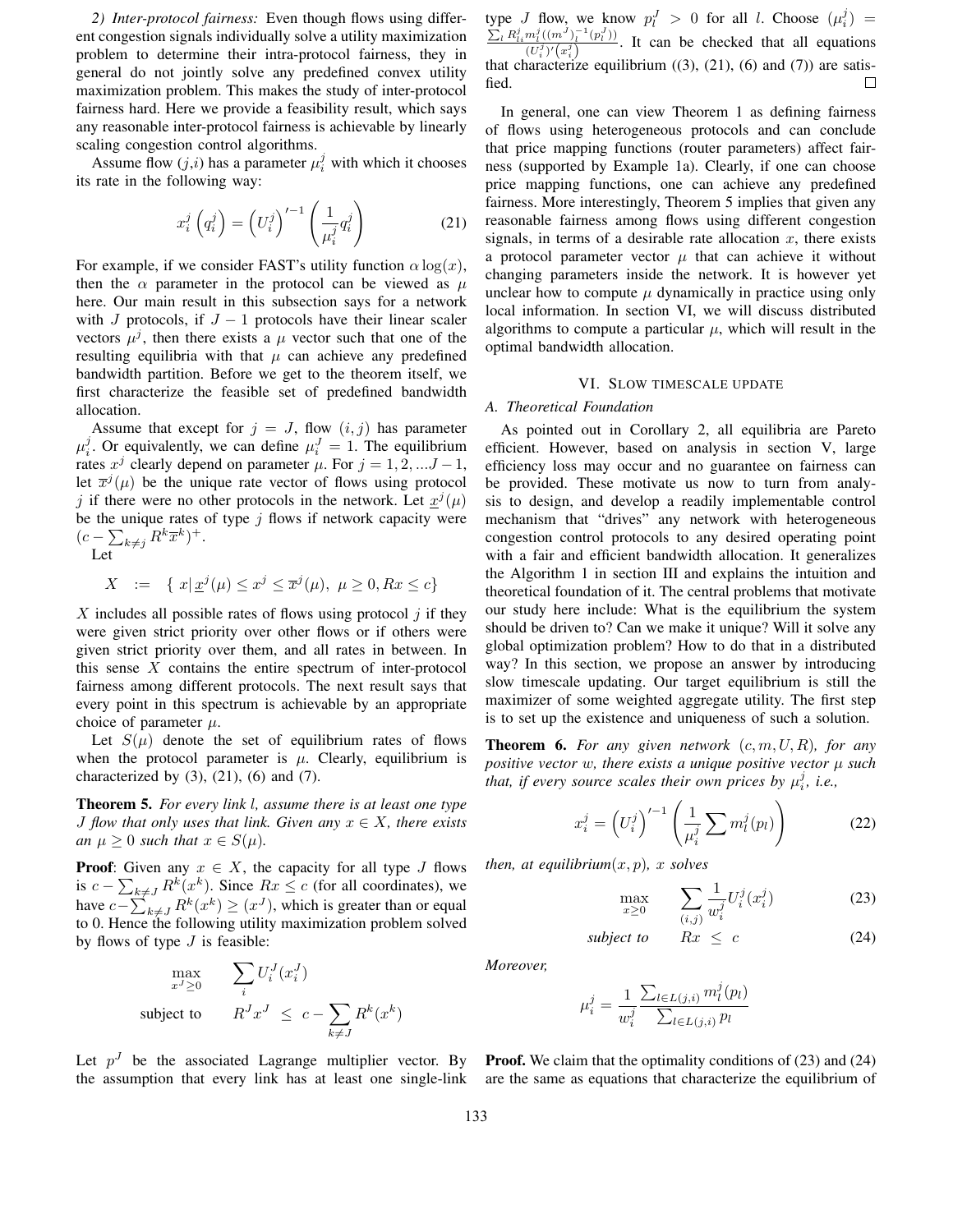**Algorithm 2** Two timescale control scheme

1) Every source chooses its rate by  $x_i^j(t) = (U')^{-1} \left( \frac{q_i^j(t)}{\mu_i^j(t)} \right)$  $\frac{q_i^{\,i}(t)}{\mu_i^j(t)}$ );

2) Every source updates its  $\mu_i^j$  by  $\mu_i^j(t+T) = \mu_i^j(t) + \kappa_i^j$  $\int \sum_{l\in L(j,i)} m_l^j(p_l(t+T))$  $\frac{\sum_{l\in L(j,i)} m_l^j(p_l(t+T))}{\sum_{l\in L(j,i)} p_l(t+T)} - \mu_i^j(t)$ 

where  $\kappa_i^j$  is the stepsize for flow  $(j, i)$  and T is large<br>enough so that the fast timescale dynamics among x and enough so that the fast timescale dynamics among  $x$  and p can reach steady state.

the above system  $((3), (22), (6)$  and  $(7)$ ). Capacity constraints, nonnegativity, and complementary slackness are obviously the same. We only need to check the relation between rates and prices at equilibrium. Those are

$$
\mu_i^j \left( U_i^j \right)' (x_i^j) = \sum_{l \in L(j,i)} m_l^j(p_l) \tag{25}
$$

and

$$
\mu_i^j = \frac{1}{w_i^j} \frac{\sum_{l \in L(j,i)} m_l^j(p_l)}{\sum_{l \in L(j,i)} p_l} \tag{26}
$$

Combining them, we get

$$
\frac{1}{w_i^j} \left( U_i^j \right)' (x_i^j) = \sum_{l \in L(j,i)} p_l \tag{27}
$$

which is the relation between  $x$  and  $p$  specified by the optimality conditions of problem (23)-(24). On the other hand, given x and p that satisfy (27), one can always define  $\mu$  by (26), and (25) will also be satisfied.  $\Box$ 

Parameter w enables us to measure fairness and to achieve any desired fair bandwidth allocation. But we need all sources to have access to *one* common price. Moreover, Theorem 6 suggests Algorithm 2 as a two-timescale scheme to control the operation point of networks with heterogenous congestion control protocols. The essential idea in Algorithm 2 is that by reacting to the same price in slow timescale, uniqueness and fairness of equilibrium is guaranteed in the long run. Yet the algorithm allows sources to react to their own effective prices  $m_i^j(p_l(t))$  in fast timescale. This flexibility in timescales<br>is important in practice when for example, the link prices is important in practice when, for example, the link prices  $p_l$  are loss probability that are hard to reliably estimate at the fast timescale. The slow timescale algorithm only updates a linear scaler, which is readily implementable, e.g., this corresponds to update a parameter  $\alpha$  in FAST. Indeed, if we specialize Algorithm 2 to FAST/Reno networks using loss as the common price  $p$ , we get Algorithm 1 in section III. In general, as we can always choose  $m_l^j(p_l) = p_l$  for a particular  $i$ , say  $i - 1$ . Then we have  $u_i^1 - 1$ , which means sources of j, say  $j = 1$ . Then we have  $\mu_i^1 = 1$ , which means sources of type 1 don't need to adapt. This is crucial for deployment as type 1 don't need to adapt. This is crucial for deployment as only new protocols need to adapt while the current Reno does not.

### *B. Numerical Results*

Throughout this subsection, we provide some numerical results to further validate the effectiveness of Algorithm 2. For

simplicity we choose  $w$  to be a vector with all components being 1, i.e., we attempt to maximize the aggregate utility.

## **Experiment 1: L=3 with multiple equilibria**

In this experiment, we use the following example that has multiple equilibria [23]. The network is shown in Figure 11 with three unit-capacity links,  $c_l = 1$ . There are three different protocols with the corresponding routing matrices

$$
R^1 = I
$$
,  $R^2 = \begin{bmatrix} 1 & 1 & 0 \\ 0 & 1 & 1 \end{bmatrix}^T$ ,  $R^3 = (1, 1, 1)^T$ 

The price mapping functions are linear:  $m_l^j(p_l) = k_l^j p_l$  where

$$
K^1 = I
$$
,  $K^2 = diag(5, 1, 5)$ ,  $K^3 = diag(1, 3, 1)$ 

Utility functions of sources  $(i, i)$  are



Fig. 11. A three-link network with three equilibria

$$
U_i^j(x_i^j, \alpha_i^j) = \begin{cases} \beta_i^j(x_i^j)^{1-\alpha_i^j} / (1-\alpha_i^j) & \text{if } \alpha_i^j \neq 1\\ \beta_i^j \log x_i^j & \text{if } \alpha_i^j = 1 \end{cases}
$$

with appropriately chosen positive constants  $\alpha_i^j$  and  $\beta_i^j$  [23]. These utility functions can be viewed as a weighted version of the  $\alpha$ -fairness utility functions proposed in [19].  $\mu_i^j$ 's are updated every 20 time units. We show that starting from different initial conditions, although the system reaches different equilibria after the first iteration, it nevertheless finally reaches the unique optimal equilibrium with  $p_1^* = 0.222$ .<br>Case 1: We start with initial point  $p_1(0) = p_2(0)$ **Case 1**: We start with initial point  $p_1(0) = p_2(0) = p_3(0) =$ 

0.3. After the first iteration, the network goes to an equilibrium  $(p_1 = p_3 = 0.165, p_2 = 0.170)$ .  $p_1(t)$  with different updating stepsize  $\kappa_i^j$  is shown in Figures 12.



Fig. 12. Case 1:  $p_1(t)$  with different  $\kappa_i^j$ 

**Case 2:** We choose another initial point  $p_1(0) = p_3(0) = 0.1$ ,  $p_2(0) = 0.3$  As shown in Figure.13. After the first iteration, the system reaches another equilibrium,  $p_1 = p_3 = 0.135$  and  $p_2 = 0.230$ . However finally, the system still reaches the same steady state as in Figure 13.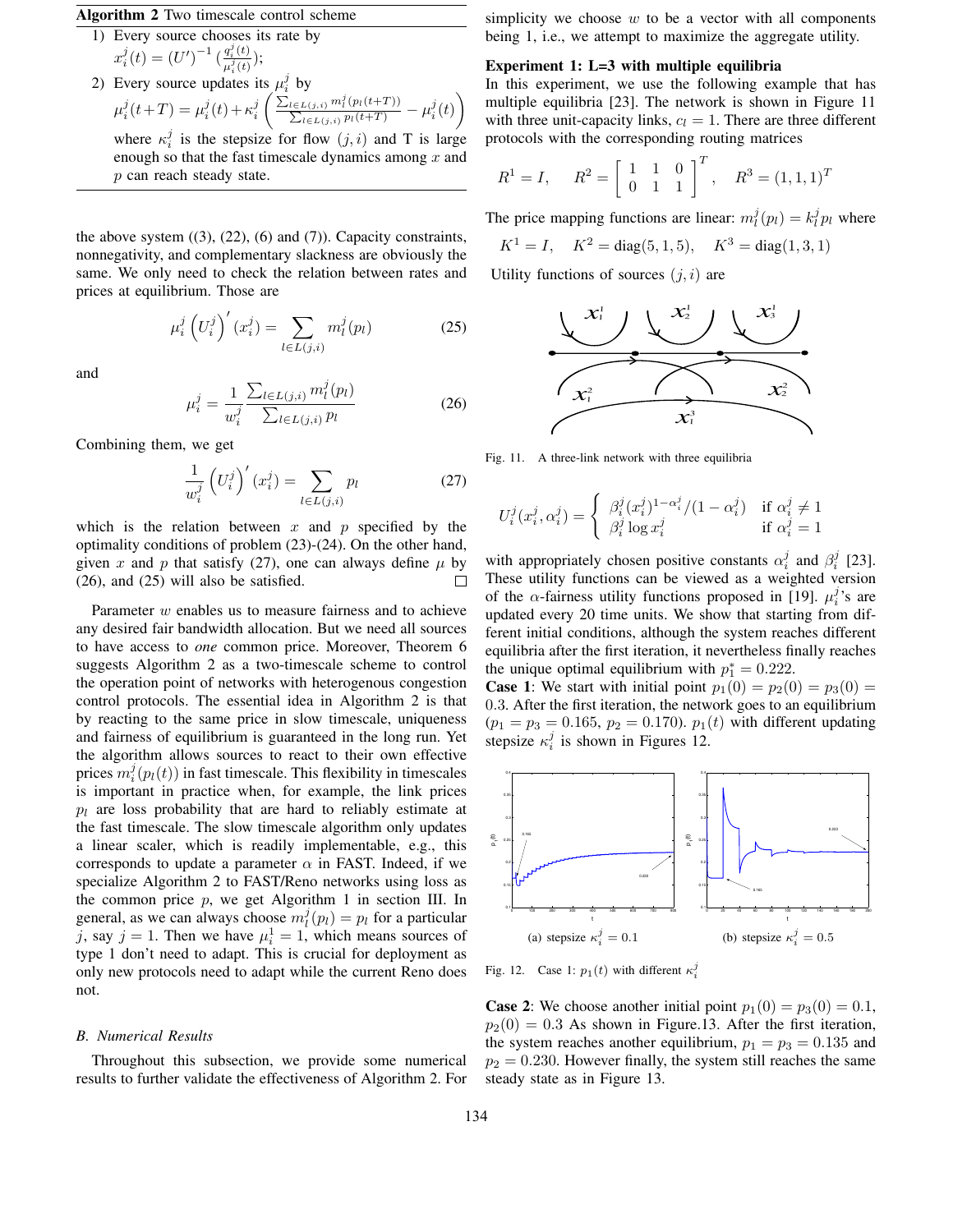

Fig. 13. Case 2:  $p_1(t)$  with different  $\kappa_i^j$ 

#### **Experiment 2: L=5 with asynchronous update**

In this experiment, the network has five links and 15 flows. Algorithm 2 is tested in an asynchronous environment. We assume that every five time units, flows can update their  $\mu_i^j$  and they do so with certain probability. Hence every five time units, only a portion of flows update their  $\mu_i^j$ . We randomly set link capacities uniformly between 1 to 10, price mapping functions are  $m^1(p) = p$  and  $m^2(p) = p^{\alpha}$ , where  $\alpha$  is randomly chosen between 0.5 to 5 with uniform distribution. Flows 1 to 5 use links 1 to 5 correspondingly while a random routing matrix with entries 0 or 1 with equal probability is used to define routes for other flows. Finally each flow randomly chooses to use price 1 or 2 with equal probability.

All of the 1000 trials converge to the right target point. Some typical convergence patterns are shown in Figure 14 where the five curves correspond to the  $p$  value of the five links. It shows clearly that although asynchronism causes longer convergence time, the system still converges to the same equilibrium.



Fig. 14. p(t) with different probability of updating

## VII. WAN IN LAB EXPERIMENTS

The objective of experiments in this section is to show the effectiveness and some other features of Algorithm 2 (Algorithm 1 when we focus on networks with TCP Reno and FAST) in a more realistic setting. We achieve that by carrying out experiments with TCP Reno and FAST in the hardware testbed of WAN in Lab [26], which is a wide area network consisting of an array of reconfigurable routers, servers and clients, and by considering some previously ignored scenarios (e.g., small buffer size, only FAST flows). We test our algorithm with a single bottleneck link shown in Figure 15.

## **Experiment 3: small buffer size**

As we have seen in Example 1a and Example 1b, Algorithm 1 can dramatically increase link utilization when buffer size



Fig. 15. WAN in Lab experiment setup

B is not too larger than  $\alpha_0$ . In this experiment, we go to the extreme region when  $B < \alpha_0$ . As every FAST flow tries to maintain  $\alpha$  packets in the queues along its path. Clearly if  $B < \alpha_0$ , constant high packet loss rate will occur and both Reno and FAST will have very poor throughput. We show a a byproduct of Algorithm 1 that it can adjust  $\alpha$  automatically to a proper value to fit the inside network parameter B.

One FAST and one Reno compete for bandwidth of a bottleneck link of 1Gbps (80pkts/ms) capacity. The buffer capacity B is 480pkts. The initial  $\alpha$  is set to be  $\alpha_0$ =800pkts. The results are summarized in Figure 16. As the left part of the figure shows, both Reno and FAST get very low throughput due to the high packet loss rate (FAST: 135Mbps; Reno: 22Mbps). However, using Algorithm 1, FAST decreases its  $\alpha$  as it sees high loss and finally both flows get high throughput (FAST: 593Mbps; Reno: 246Mbps). The utilization is increased dramatically from 15.7 percent to 83.9 percent.



Fig. 16. Bandwidth partition between Reno and FAST

## **Experiment 4: only FAST flows**

Although the slow timescale update shows desirable properties in various tests we have discussed so far, there is a problem we have not touched, namely the case when there are only FAST flows in a network. As FAST is designed to achieve a steady state with no loss, flows will keep increasing their  $\alpha$  according to Algorithm 1 until the buffer is filled and loss is generated. This is not desirable and we propose to turn off the slow timescale update when a FAST flow has not seen any loss for a certain amount of time (ten seconds by default). We conduct a test using three FAST flows all with  $\alpha_0 = 200$  pkts sharing the same link as in Experiment 3. The throughput trajectories are shown in Figure 17. We can see that after a period of adjusting, all flows are stabilized. The steady state throughputs are 128Mbps, 234Mbps and 566Mbps, which result in a high